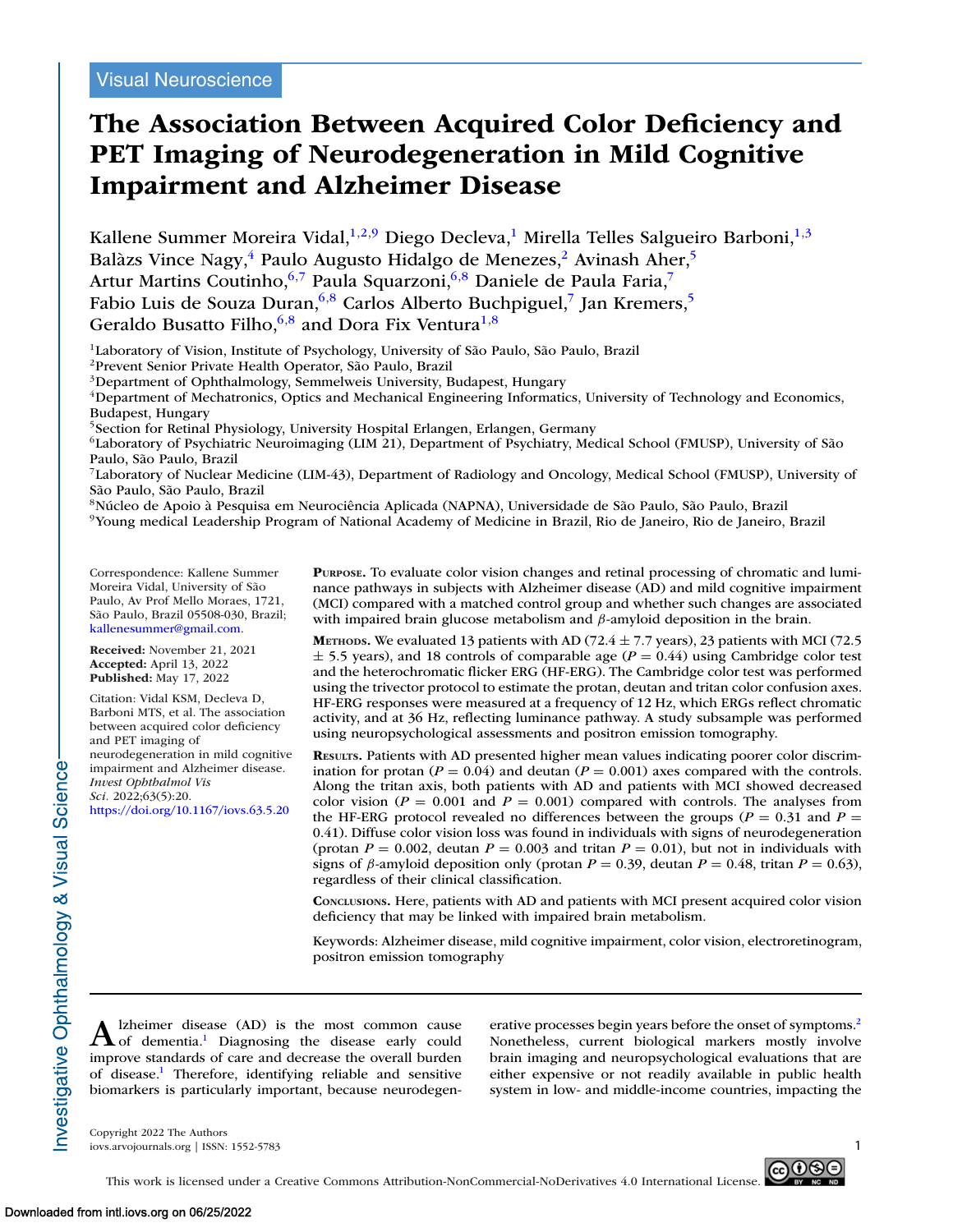early diagnosis particularly those at risk for developing dementia. $3-5$ 

Therefore, alternative screening tools should be explored further. In this context, visual deficits are previously reported in AD and, correspondingly, several visual function changes have been described in such patients, including visual field loss in the inferior hemifield, decreased visual contrast sensitivity, impaired pupillary light reflexes, and ocular motor dysfunction[.2](#page-7-0) Furthermore, retinal fiber layer alterations<sup>6,7</sup> and ERG changes have also been observed.<sup>8-10</sup> Psychophysical methods to measure specific visual functions, such as color vision, are also useful for visual screening. Color vision changes have been reported in patients with  $AD^2$ ; most of the studies used arrangement tests, which may be time consuming and less sensitive than threshold tests.<sup>11</sup>

In the ERGs studies, changes such as amplitude reductions and delays of the P50 component of the pattern ERG have been reported in patients with  $AD^{2,12,13}$  These physiological changes are in accordance with of retinal ganglion cells losses, particularly large retinal ganglion cells, putatively belonging to magnocellular retinogeniculate pathway, observed in post-mortem studies.<sup>14,15</sup> However, pattern ERGs have limitations because they rely on good ocular fixation and good optical quality of the eye media. $16$  Therefore, it is crucial to develop alternative ERG protocols that are more robust.<sup>2</sup> A possible alternative may be heterochromatic flicker ERGs (HF-ERG) because it is designed to emphasize the activity of the chromatic or the luminance pathways, expanding the scope of the technique to processing in retinogeniculate pathways[.17,18](#page-7-0)

A more rigorous psychophysical test used to evaluate color vision is the Cambridge color test  $(CCT)$ ,<sup>19</sup> which is a computerized psychophysical test in the isoluminant u'v' space, which allows quantitative estimates of color thresholds. It is based on the same principle as the Ishihara plates, using a mosaic of circles of different diameters and luminances as background and a set of this mosaic as the target, with a different chromaticity. The idea behind this design is to eliminate luminance and contour or border cues that might affect the discrimination, the same principle used in the traditional Ishihara plates.<sup>19,20</sup> It has been found that color vision defects may be detected with the CCT in association with several pathologic conditions: mercury intoxication, $2^{1,22}$  diabetes, $2^{3,24}$  $2^{3,24}$  $2^{3,24}$  Duchenne muscular dystrophy, $2^5$  Leber's hereditary optic neuropathy, $2^6$  multiple sclero- $\sin^{27}$  autism spectrum disorders,<sup>28</sup> and glaucoma.<sup>29,30</sup> Other computerized color vision tests are also available, such as the CAD test from the City University London which has been extensively used and is approved for testing<sup>19,[31](#page-8-0)</sup> of aviation pilots and other tests as ColorDx CCT HD<sup>32</sup> and Rabin cone contrast test.<sup>33</sup>

Although the CCT and the HF-ERG have shown promising results in assessing visual deficits, they have not yet been reported in patients with neurodegenerative disorders such as AD or mild cognitive impairment (MCI). Moreover, few studies on color vision changes in AD have been correlated with standard biological markers of neurodegeneration, such as impaired neuropsychological tests and alterations in positron emission tomography (PET) images. $34$ 

Thus, the primary aim of the present study was to evaluate color vision using the CCT and HF-ERG in patients with early AD and MCI, compared with age-matched control subjects. As a secondary aim, we evaluated whether the outcomes of these visual tests were associated with cognitive performance measured by neuropsychological tests. Finally, we investigated whether CCT and HF-ERG changes were observed according to the results of PET scans using Pittsburgh compound-B ([11C]PiB-PET) to detect cortical Aβdeposition and  $[$ <sup>18</sup>F] fluorodeoxyglucose ( $[$ <sup>18</sup>F]FDG-PET) to assess brain glucose metabolism (and used as a sensitive probe for neurodegeneration), following the biomarkerbased definition of AD[.35](#page-8-0)

#### **METHODS**

#### **Study Design**

This study used an observational, case control design.

#### **Subjects**

All subjects who participated in the study gave their informed consent after an explanation of the nature and possible consequences of the study. The study adhered to the tenets of the Declaration of Helsinki and was approved by the Institutional Review Board of the Clinics Hospital (CAAE:10338213.4.1001.0068) and Psychology Institute (CAAE:2.065.527) at the University of São Paulo.

The patients and part of the control subjects were referred from the Hospital das Clínicas, Faculdade de Medicina, Universidade de São Paulo (HC-FMUSP). The controls were also referred from the Ophthalmology Clinic of Prevent Senior Private Health Operator, in São Paulo, Brazil.

All patients underwent complete clinical and neuropsychological assessments by trained, board-certified psychiatrists and neuropsychologists. Early AD and MCI were diagnosed according to the criteria described by McKhann et al. (2011).<sup>36</sup> Briefly, patients with AD had to present symptoms compatible with dementia, with an onset of gradual cognitive decline, which may include language, visuospatial, and executive deficits, and memory decline in the amnestic form. In addition, they neither presented clinical criteria of dementia with Lewy body or frontotemporal lobar degeneration, nor significant concomitant cerebrovascular diseases, aphasia, or other neurological diseases. They were not using any medication that could affect cognition. Also, systemic diseases that affect the retina, such as diabetes, were excluded.

The diagnosis of amnestic MCI was based on a worsening of recent cognitive performance, as informed by the patient, a relative, or a clinician; deficits in one or more cognitive domains (with a performance worse than expected for age and education); a decrease in independence for performing daily activities; and the absence of dementia and of vascular, traumatic, or medical conditions.

For the control group referred from the HC-FMUSP, six age-matched elderly subjects without a history of cognitive deficits, and neurological, psychiatric, or other medical conditions that could interfere with the study results were selected. Twelve control subjects referred from the Prevent Senior Institute were selected using the same criteria, but did not perform neuroimaging and neuropsychological tests.

All subjects underwent a complete ophthalmological examination, including measurements of refraction, best-corrected visual acuity, slit-lamp biomicroscopy, IOP measurements, gonioscopy, and dilated funduscopic examination. Exclusion criteria were a best-corrected visual acuity of less than 20/30, a spherical refractive error of more than 5 diopters (D) and/or a cylindrical error of more than 3 D,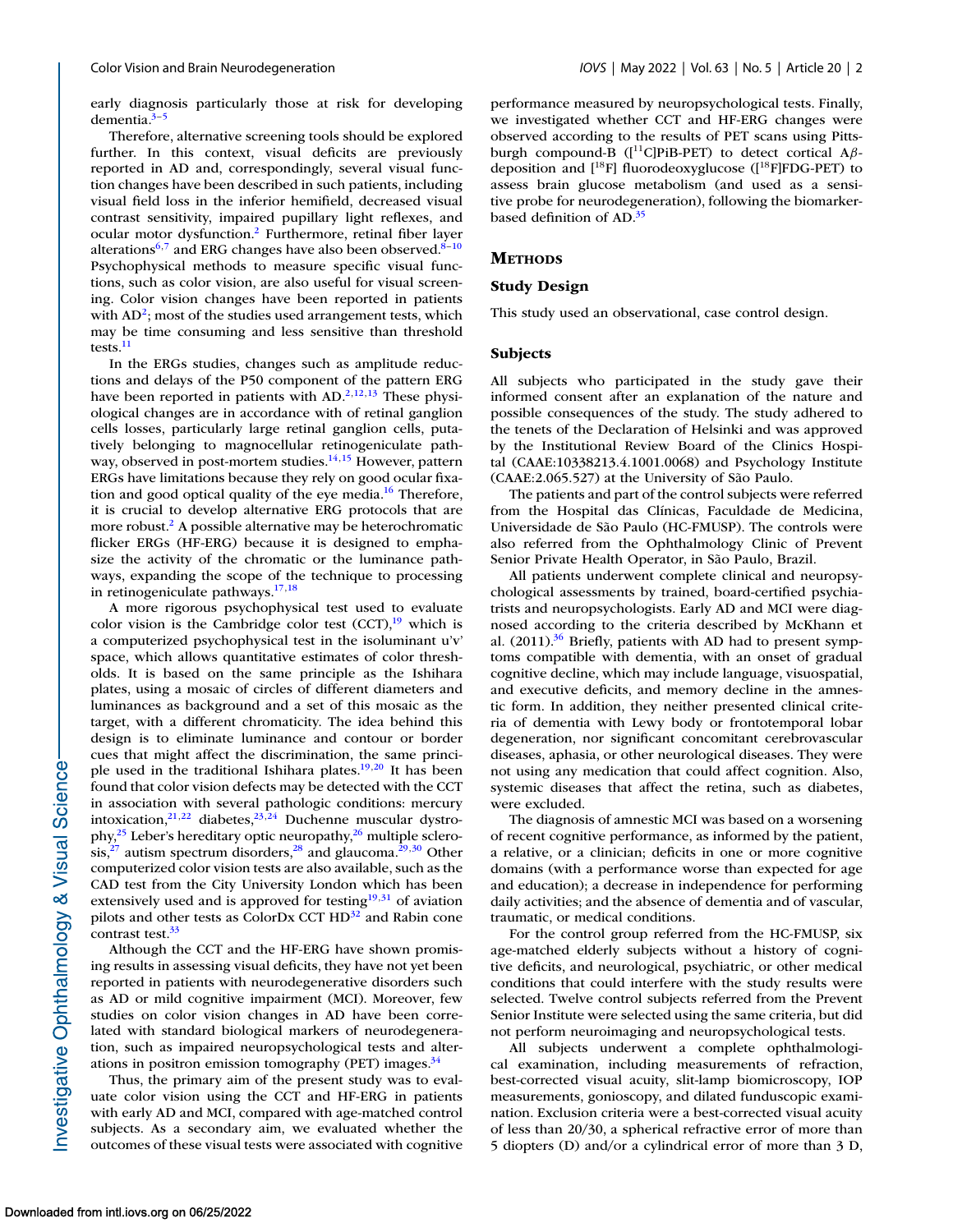lens opacity of greater than 0.5 according to the Lens Opacity Classification System III groups,<sup>37</sup> previous ophthalmological surgery including cataract surgery, and the presence of ophthalmological diseases. Also, individuals with congenital color vision deficiencies were excluded. The visual evaluations including psychophysical tests and ERGs measurements were performed at the Vision Laboratory, Institute of Psychology (USP). Because some subjects were not able or willing to complete all experiments, the test order was randomized. If both eyes met the inclusion criteria, the eye with the best-corrected visual acuity was selected as the study eye.

#### **Visual Evaluation Procedures**

**Psychophysical Test (CCT).** Color vision was evaluated using the CCT. Stimuli were presented on a Viewsonic G90fB 190 CRT monitor controlled by a Visual Stimulus Generator 2/5 (Cambridge Research Systems, Rochester, UK). The test used stimuli in which the background was presented at a given chromaticity (CIE 1976 chromaticity diagram  $u'v'$ : 0.1977; 0.4689), and the target, a "Landolt" C", was presented with a different chromaticity. Both background and target were composed of circular patches that varied in size (between 5.7 and 22.8 arcmin) and luminance (between 7 and 15  $cd/m<sup>2</sup>$ ). The target was presented in one of four orientations with the Landolt C gap at the right, left, up, or down. The subject's task was to report the position of the gap verbally to the experimenter (four-alternative forced choice). Only one eye was tested; the other eye was covered by an eyepatch.

The subjects were seated in a dark room 3 m from the monitor. The outer and inner diameters of the Landolt C subtended 4.4° and 2.3° of visual angle, respectively, and the gap subtended 0.8° of visual angle, (corresponding to the detail subtended by a  $20/960$  letter size; logMAR = 1.7).

The chromaticity of the stimuli was varied along the protan and deutan and tritan color confusion axes in color space (trivector test) in random order. After each correct response, the stimulus chromaticity was altered in the direction of the background and after each incorrect response, it was changed away from the background chromaticity in color space. The thresholds for each axis were calculated by averaging the values at six response reversals from correct to incorrect and vice versa.<sup>19</sup>

The test allowed a 10-second interval for the subject's response, moving on to the next presentation in the absence of a response and recording a wrong response in that case. This time was longer than the usual response time of the test (5 seconds). All subjects were given a demonstration trial (the first 2 minutes of the trivector test) to check if the instructions were understood. We only performed the entire trivector test for subjects who could complete the trial demonstration. The subject's task in the CCT is a simple task that involves reporting the detection of the target orientation. Subjects who failed to perform the demonstration test were excluded from the sample.

**HF-ERGs.** HF-ERGs were recorded from the same eye tested for color vision. The other eye was occluded with an eyepatch during the recordings. The pupil was dilated with a drop of 0.5% tropicamide (Pharma Stulln GmbH, Stulln, Germany) prior to recording. A DTL fiber electrode was placed over the lower conjunctiva and served as the active electrode. Two gold cup electrodes filled with electrode paste (Weaver and Company, Aurora, CO), one placed at the forehead and one at the ipsilateral temple, served as ground and reference electrodes, respectively. The forehead and ipsilateral temple were cleaned using NuPrep Gel abrasive gel before placing the electrode. The impedance of the active and reference electrode was less than 5 kΩ.

The signals were amplified 100,000 times, band-pass filtered between 1 and 300 Hz, and sampled at 1024 Hz. The ERG responses were averages from 24 (36 Hz stimuli) or 48 sweeps (12 Hz stimuli), each lasting 1 second. The first 2 seconds of recording time after the stimulus started were disregarded to avoid onset artifacts.

The heterochromatic stimuli were generated in a Ganzfeld bowl (Q450SC, Roland Consult, Brandenburg, Germany) controlled by the RETIport system (Roland Consult) by modulating the outputs of red (with contrast R) and green (with contrast G) light-emitting diodes sinusoidally in counterphase around a mean luminance of 100  $cd/m<sup>2</sup>$  each. The different stimulus conditions were generated by varying R while keeping the total contrast  $(R + G)$ constant at 100%. The stimulus conditions were quantified by the red contrast fraction ( $FR = R/(R + G)$ ). At a temporal frequency of 12 Hz the stimuli elicit ERGs whose fundamental components reflect the activity of the parvocellular L-M cone opponent channel, whereas at 36 Hz the ERGs reflect activity of the magnocellular luminance channel. $17,18$ 

ERG responses were measured to three different stimuli with FR 0, 0.5 and 1. At an FR of 0, the G was 100% contrast and R was 0% (i.e., the output of the red diode was not modulated). At an FR of 0.5, R and G were both 50% Michelson contrast. At an FR of 1, the G was 0% whereas the R was 100%. This is a short protocol version from those in previous studies[.18](#page-7-0) The short version was applied in a previous disease-related study from our group with patients with glaucoma.<sup>38</sup>

The HF-ERG responses were Fourier analyzed using a self-written MATLAB program (MATLAB, The Math Works, Natick, MA). The ERG amplitudes and phases of the first harmonic (fundamental) components were extracted from the responses to the 12-Hz and 36-Hz stimuli. From the responses to 12-Hz stimuli, the second harmonic components (i.e., at 24 Hz) were also obtained.

# **Neuropsychological and Neuroimaging Assessment**

All patients and controls referred from HC-FMUSP were submitted to neuropsychological tests and neuroimaging evaluation at Laboratory of Psychiatric Neuroimaging (LIM21-IPq USP).

#### **Neuropsychological Tests**

Two cognitive performance measures were used: the Rey Auditory-Verbal Learning Test  $(RAVLT)^{39,40}$  $(RAVLT)^{39,40}$  $(RAVLT)^{39,40}$  and the Mini-Mental State Examination (MMSE).<sup>41</sup> For more details about these tests, see previous studies cited by Squarzoni et al. $42$ 

#### **Neuroimaging**

Most of the patients with MCI (21 of 23) and patients with AD (11 of 12) and 6 of 18 controls underwent neuroimaging tests using  $^{11}$ C-Pittsburgh Compound-B (PiB) and  $[^{18}$ F]FDG PET with computed tomography. These assessments were used to classify the individuals with a modified "AT(N)"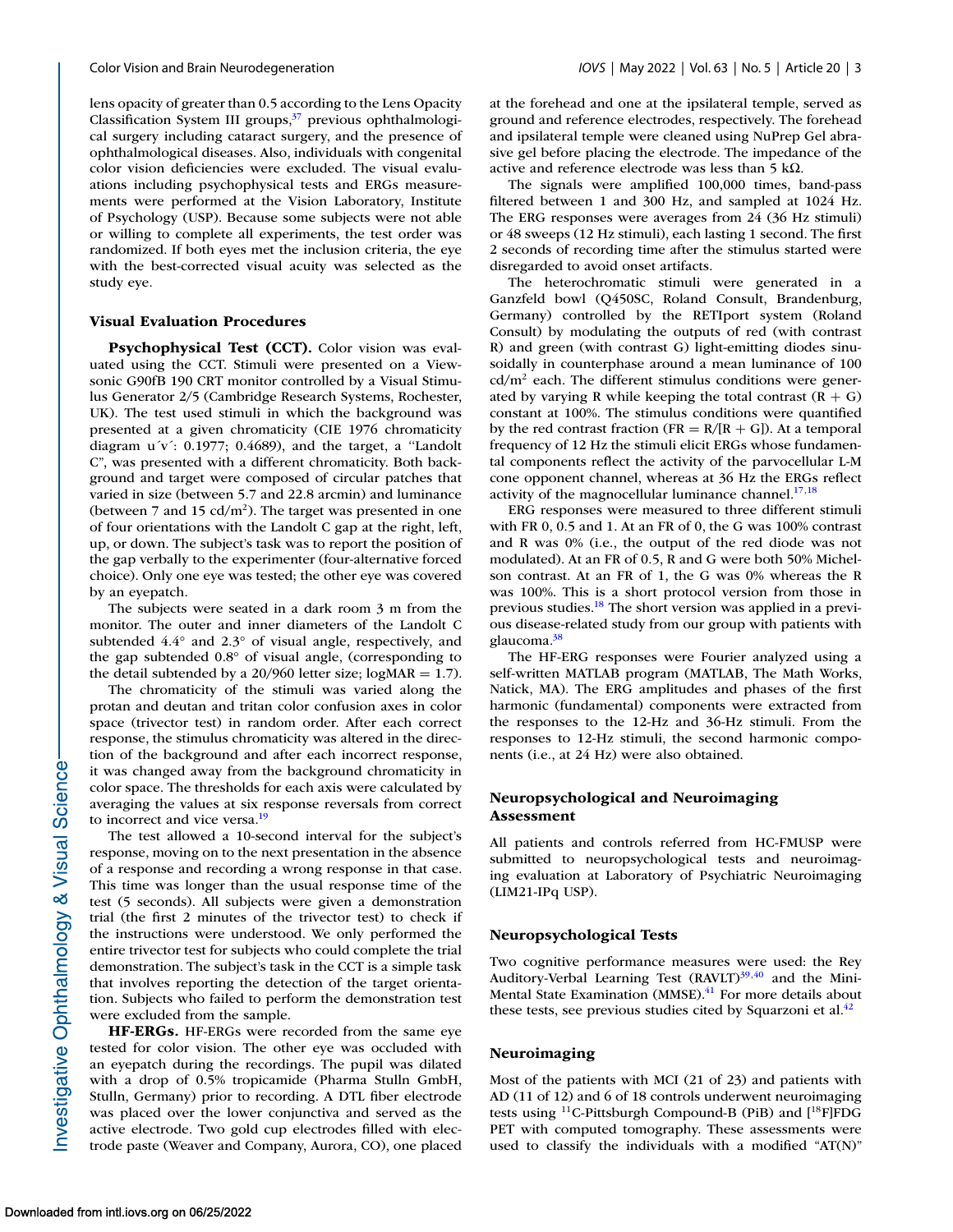<span id="page-3-0"></span>staging based on the 2019 NIA-AA Research Framework,<sup>35</sup> aiming to detect the presence of  $\beta$ -amyloid plaques (used as a proxy for A+/A– staging), and to evaluate the reduction of regional brain glucose metabolism indicating neurodegeneration (a proxy for N+/N– staging). A complementary analysis combining amyloid PET and  $[$ <sup>18</sup>F]FDG-PET to generate an "A(N)" staging was also performed and is disclosed as supplementary material. Details regarding radiochemical production, data acquisition, and the PET-based "A(N)" classification were described previously. $43-46$  Our group previously described the whole rationale of this staging in a larger subset of individuals.<sup>44</sup> It is important to note that this biomarker-based classification does not consider the individuals' clinical status, thus grouping them according to indirect signs of brain pathology, regardless of their clinical status (e.g., cognitively healthy, MCI, or dementia).

# **Statistical Analysis**

We used SPSS v. 20.0 (SPSS Inc., Armon, NY) and Stata v. 12.0 (StataCorp, College Station, TX) for the statistical analyses. A Komolgorov–Smirnov test was used to evaluate the distribution of the dependent variables. Mean and standard deviation were used to describe normally distributed variables and median and percentiles for non-normally distributed variables. For descriptive data, clinical and demographic variables were compared across groups using oneway ANOVA,  $\chi^2$  tests, or Fisher's exact tests, as appropriate.

For the primary outcome, the significance level adopted was  $P < 0.05$ . As the data from the CCT and ERG recordings tests were normally distributed; we used one-way ANOVA with subsequent multiple comparisons using Tukey post hoc corrections.

For our secondary outcome, we reclassified the groups according to their PiB-PET  $(A+$  or A–) and  $[$ <sup>18</sup>F]FDG-PET  $(N+$  or N–) results. For  $[^{18}F]$ FDG-PET, the data from protan and deutan were not normally distributed; therefore, we used a nonparametric Mann–Whitney test. Because the tritan had a normal distribution, a *t*-test was used for this analysis. For PiB-PET, we used ANOVA followed by the Tukey post hoc test, because the data were normally distributed. Multivariate linear regression models were conducted to further examine associations between primary outcomes and scores from the MMSE and the RAVLT, adjusting for possible confounding factors, including age and education.

## **RESULTS**

Of the 89 subjects evaluated, 53 (18 controls, 23 MCI, and 12 AD) were included in the final sample study (Table). We excluded 36 subjects owing to glaucoma, eye surgery, AMD, and diabetic retinopathy.

## **Primary Outcomes**

**CCT.** There were significant differences in CCT scores of AD and patients with MCI compared with normal subjects for protan,  $F = 3.42$ ,  $P = 0.40$ ; deutan,  $F = 8.63$ ,  $P = 0.001$ ; and tritan, F = 10.87, *P* < 0.001.

Patients with AD ( $n = 12$ ) showed worse color vision, expressed by longer vector length between the threshold and the background chromaticities in the protan (83.25  $\pm$ 19.53 u'v' × 10<sup>-4</sup>;  $P = 0.04$ ) and deutan (106.42 ± 54.21 u'v'  $\times$  10<sup>-4</sup>; *P* = 0.001) axes compared with the control group; 59.88  $\pm$  8.48 u'v' × 10<sup>-4</sup> and 60.33  $\pm$  9.25 u'v' × 10<sup>-4</sup>, respectively  $(n = 18)$ . Along the tritan axis, both AD and MCI  $(n \cdot n)$ = 23) patients showed reduced color vision (respectively, 170.08 ± 55.22 u'v' × 10−4; *P* = 0.001 and 155.30 ± 56.88 u'v' × 10<sup>-4</sup>; *P* = 0.001) compared with controls (93.33 ± 38.81 u'v' × 10<sup>-4</sup>) [\(Fig. 1\)](#page-4-0).

**HF-ERG.** [Figure 2](#page-5-0) shows the results for the HF-ERG recordings from controls ( $n = 13$ ), patients with MCI ( $n =$ 16), and patients with AD ( $n = 10$ ) for the first and second harmonics at 12 Hz (upper and middle rows) and for the first harmonic at 36 Hz (lower row). No amplitude or phase differences were found for either harmonic at 12 Hz. At 36 Hz, we found amplitude differences in the  $FR = 1$  condition, between patients with MCI (7.65  $\pm$  1.45) and patients with AD  $(4.91 \pm 2.84; P = 0.03)$ . However, the differences were not statistically different from the control group (6.27  $\pm$  3.20;  $P = 0.31$  and  $P = 0.41$ , respectively).

## **Secondary Outcomes**

**CCT.** In multivariate linear regressions, after adjustment for age and education, thresholds along the deutan axis were

**TABLE.** Demographic and Clinical Data for Control, MCI, and AD Groups

|                                                              | Control         | <b>MCI</b>      | <b>AD</b>       | P Value |
|--------------------------------------------------------------|-----------------|-----------------|-----------------|---------|
| Total subjects enrolled                                      | 18              | 23              | 12              |         |
| Age (years) $*$                                              | $70.2 \pm 5.6$  | $72.5 \pm 5.5$  | $72.4 \pm 7.7$  | 0.44    |
| Sex female <sup>†</sup>                                      | 8(44)           | 5(22)           | 5(22)           | 0.18    |
| Visual acuity <sup>†</sup>                                   |                 |                 |                 |         |
| 20/20                                                        | 7(39)           | 12(52)          | 5(38)           | 0.20    |
| 20/25                                                        | 7(39)           | 4(17)           | 1(8)            |         |
| 20/30                                                        | 4(22)           | 7(30)           | 7(54)           |         |
| Subjects with neuropsychological and neuroimaging evaluation | 6               | 21              | 11              |         |
| MMSE*                                                        | $29.0 \pm 1.3$  | $26.6 \pm 2.3$  | $21.9 \pm 3.5$  | < 0.001 |
| RAVLT total*                                                 | $10.7 \pm 2.9$  | $7.4 \pm 2.8$   | $1.6 \pm 1.8$   | < 0.001 |
| PiB-PET SUVr*                                                | $0.99 \pm 0.56$ | $1.23 \pm 0.23$ | $1.38 \pm 0.40$ | 0.11    |
| $A+^{\dagger}$                                               | 1(16)           | 8(38)           | 5(45)           | 0.51    |
| $N+^{\dagger}$                                               | 0(0)            | 3(14)           | 6(54)           | 0.01    |
| Education (years)*                                           | $15.5 \pm 4.4$  | $10.2 \pm 4.7$  | $6.9 \pm 4.5$   | 0.003   |

SUVr, standardized uptake value ratio of the PiB-PET examinations, using the cerebellum as the reference region. Values are mean  $\pm$  standard deviation or number (%).

Significance levels are based on \* One-way ANOVA and  $\dagger \chi^2$ .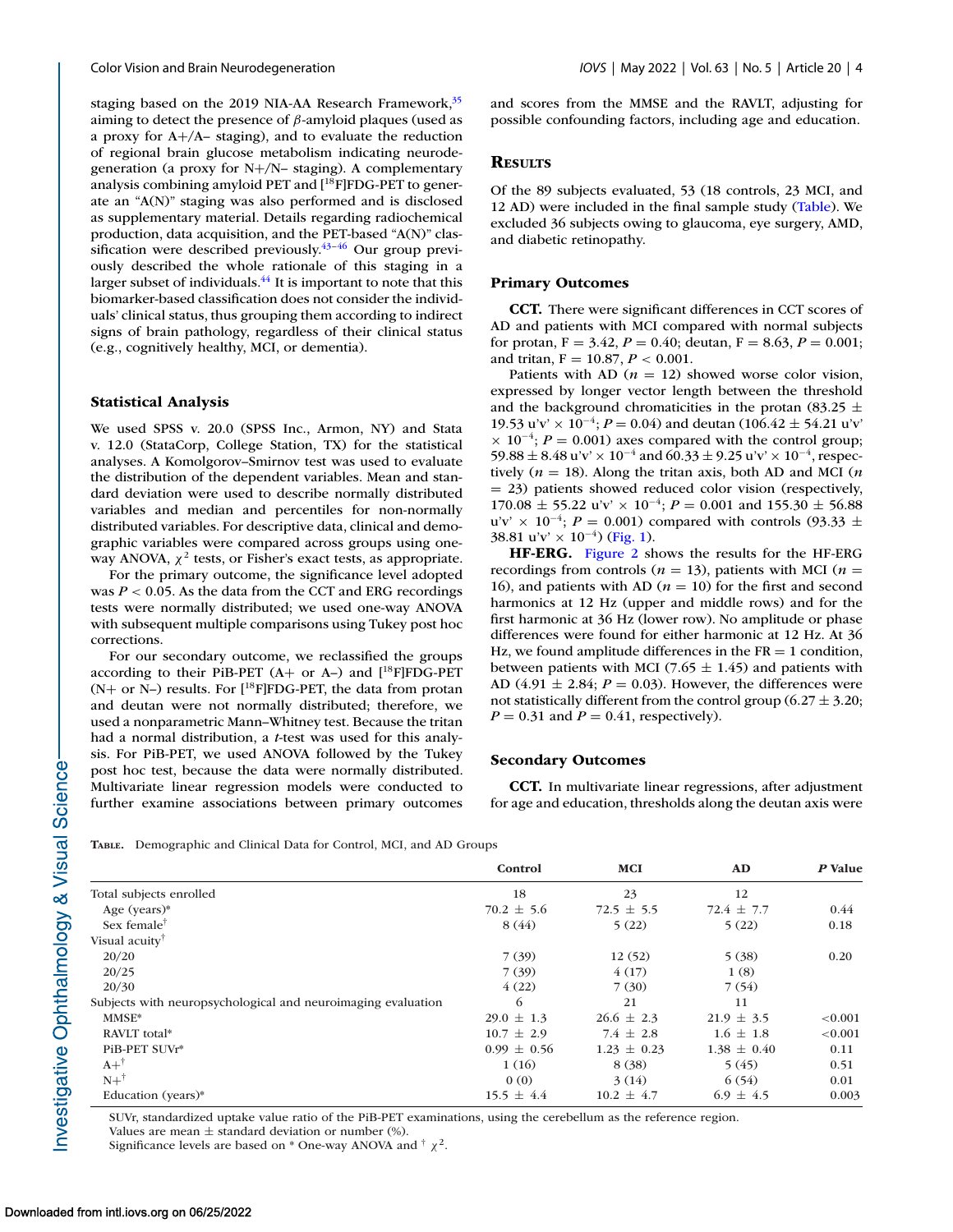<span id="page-4-0"></span>

**FIGURE 1. CCT results.** Means and standard deviations of vector lengths corresponding to protan, deutan and tritan thresholds from controls (*black*), AD (*blue*), and MCI (*red*) groups. Statistically significant comparisons are marked with asterisks. One-way ANOVA \**P*  $< 0.05,$  \*\* $P = 0.001$ .

associated with neurophysiological tests: RAVLT (slope [*β*) ] −3.33; 95% CI, −5.7 to −0.97; *P* = 0.007) and MMSE (*β* = −3.70; 95% CI, −6.60 to −6.59; *P* = 0.01). The tritan axis thresholds were associated only to RAVLT ( $\beta = -6.30$ ; 95% CI, −11.39 to −1.21; *P* = 0.01). For each unit in RAVLT and MMSE scores, there was a loss of 3.33 u'v'  $\times$  $10^{-4}$  and 3.70 u'v' ×  $10^{-4}$ , respectively, along the deutan axis threshold. The discrimination loss along the tritan axis corresponded with 6.30 u'v'  $\times$  10<sup>-4</sup> for each RAVLT unit score.

When groups were divided according to their PiB-PET status ( $A$ + or  $A$ –), there was no difference between the  $A$ +  $(n = 14)$  and A– groups  $(n = 25)$  for the protan  $(F = 0.74; P)$  $= 0.39$ ), deutan (F = 0.49; *P* = 0.48), or tritan (F = 0.22; *P*  $= 0.63$ ) axes discrimination thresholds [\(Fig. 3,](#page-6-0) bottom left). When the groups were reclassified according [<sup>18</sup>F]FDG-PET status (N+ or N–), a significant difference was observed: The  $N+$  group ( $n = 9$ ) had elevated color discrimination thresholds along the protan  $(Z = -2.98; P = 0.003)$ , deutan  $(Z = -2.98; P = 0.003)$ = −3.03; *P* = 0.002), and tritan (F = 7.45; *P* = 0.01) axes, compared with the N– group  $(n = 30)$  [\(Fig. 3,](#page-6-0) right plot). Negative results are described in [Table](#page-3-0) in the Supplementary Material.

A further analysis using a rationale of the "AT(N)" staging suggested by the 2018 NIA-AA Research Framework (NIA-AA RF) classification was performed. This analysis showed that the neurodegeneration (N– and N+) was a better predictor of worse color discrimination than cortical deposition of  $\beta$ -amyloid plaques (A+ or A-). Neurodegeneration (N+) indicated worse color discrimination for the protan and deutan axes thresholds, but not for tritan. However, when the *P* value is adjusted for multiple comparisons, only the comparisons between A–N+ and A+N– remain significant for the deutan axis (Tables S2 and S3 in the Supplementary Material).

**HF-ERG.** No significant associations were found between HF-ERG parameters and neuropsychological tests. There was also no difference between groups according to PiB and [<sup>18</sup>F]FDG- PET scans.

#### **DISCUSSION**

The present study investigated color vision and retinal processing alterations using, respectively, psychophysical and ERG methods in AD and patients with MCI, compared with controls. The primary finding was a diffuse color sensitivity loss affecting the protan, deutan, and tritan color confusion axes in patients with AD and a color vision loss along the tritan axis in patients with MCI relative to age-matched control subjects. The ERG showed reduced responses for the AD group compared with the MCI group in the luminance response. Interestingly, no differences between patients and controls were observed. The alterations in the tritan thresholds were related to worse scores in the MMSE test, whereas the worse scores in the RAVLT test were related to deutan and tritan deficiencies. Diffuse color vision loss, that is, impairment along all three-color confusion axes, was also found in individuals with signs of neurodegeneration (N+), irrespective of their clinical classification (MCI or AD), but not in individuals with signs of amyloid deposition (A+) only, also regardless of their clinical classification.

Prior findings on color vision in patients with AD have been inconsistent. Some studies reported an impairment along the tritan axis,  $47,48$  whereas others showed a diffusely affected color vision<sup>34,49</sup> or absence of impairment.<sup>50-52</sup> Recently, Polo et al.<sup>53</sup> showed a protanomaly defect in patients with AD. A possible explanation for these inconsistent results could be methodological differences between the studies. No previous studies examined AD in the light of their neuroimaging biomarker status. They used clinical classification based on cognitive stages to identify patients with AD, which can increase the selection bias, including patients with non-AD, especially in the early stages. Moreover, some studies have reported that color vison impairment is more prevalent in dementia with Lewy body than  $AD<sup>54</sup>$  and can help in the differential diagnosis between dementia with Lewy body and  $AD<sup>55</sup>$  Thus, the present work emphasizes the application of a sensitive and reliable color vision test, such as the CCT, to compare the results from different stud $i$ es. $21$ 

Previous studies reporting color vision impairment in patients with AD showed no correlations between color vision changes and cognitive performance, suggesting that color vision losses in AD are not fully related to global cognitive decline. $48,49$  However, Salamone et al. $34$  (2009) showed that the color vision performance in patients with AD, assessed with the Farnsworth–Munsell 100 hue test, was inversely correlated with MMSE scores. We found similar results with multivariate linear regression adjusted for age and education. RAVLT scores were inversely related to red– green and blue–yellow thresholds, whereas the MMSE was related only to blue–yellow thresholds. Although an explanation for this finding could be related to patient difficulties in performing or understanding the tests, we believe that this has not occurred in our study, because the CCT requires the understanding of a simple task and the protocol was adapted to the elderly population by allowing a longer response time, as described in the Methods. In addition, we evaluated patients with MCI and mild AD; therefore, patients with higher cognitive declines were excluded.

In the MCI group, only the thresholds along the tritan axis were affected. MCI is associated with a 5% to 10% increased risk per year of developing dementia and AD.<sup>56</sup> Thus, the fact that a milder color vision loss was found in the MCI compared with the AD group agrees with the morphologi-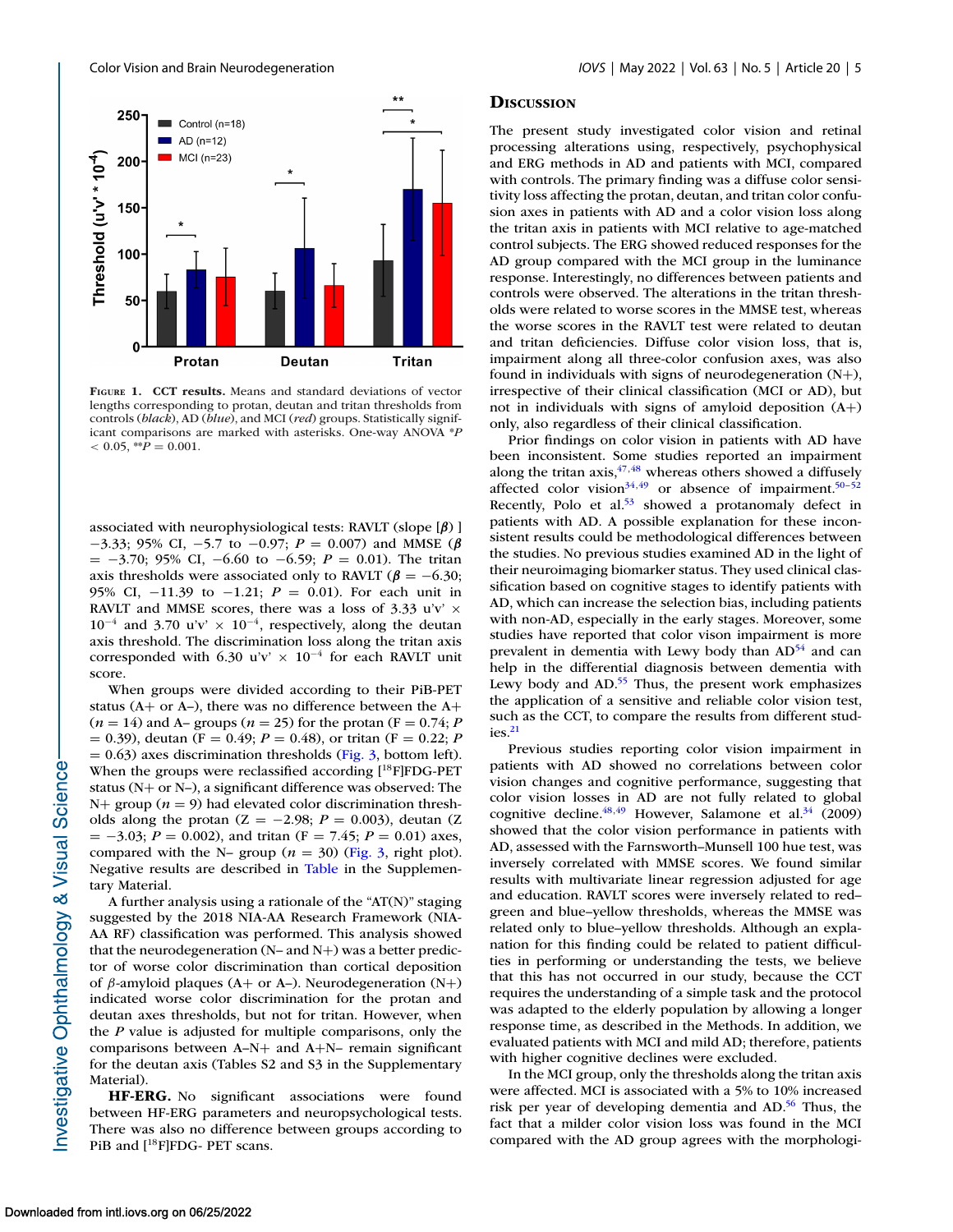<span id="page-5-0"></span>

**FIGURE 2. HF-ERG results.** Group averages ± standard deviations from 12 Hz first and (*top*), 12 Hz second harmonics (*middle*) and 36 Hz first harmonic (*bottom*) amplitudes (*right*) and phases (*left*). The only statistically significant difference was between the MCI and AD at FR = 1 (marked with an asterisk), however neither patient group differed from control. One-way ANOVA \**P* < 0.05.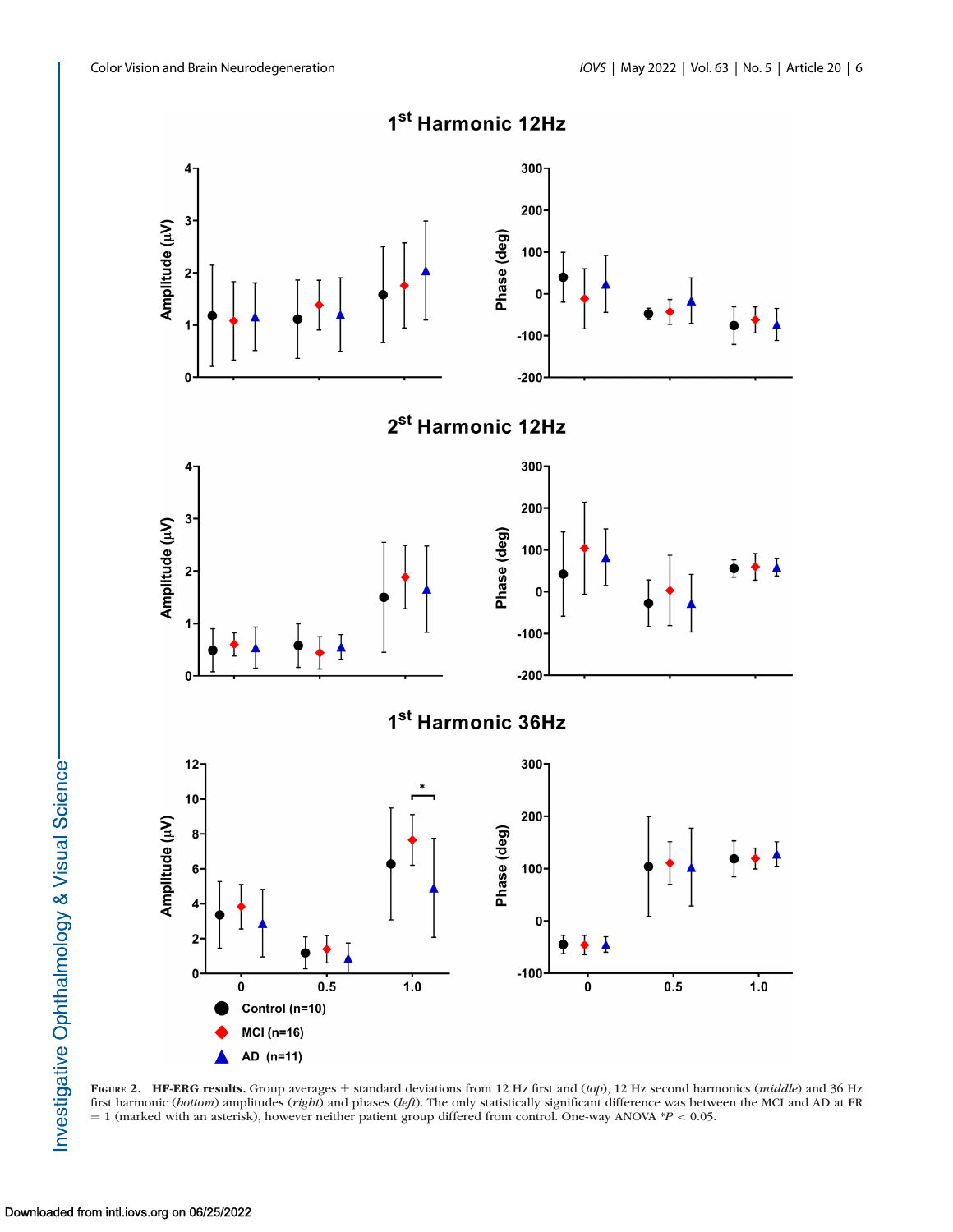## **CCT in PET classified groups**

<span id="page-6-0"></span>

**FIGURE 3. CCT results × PET.** Box plots for the protan, deutan, and tritan mean thresholds. No statically significant differences were found for PiB-PET groups (**A**). Significant differences were found for [18F]FDG groups. The [18F]FDG-positive group had worse color discrimination along the three-color confusion axes (**B**). The number of subjects statistically significant comparisons are marked with asterisks (*P* < 0.05 Mann–Whitney\* *t*-test\*\*). A+ or –, positivity or not for the presence of β-amyloid plaques in the cerebral cortex detected with PiB PET; N+ or −, presence or not of neurodegeneration detected with an [<sup>18</sup>F] PET scan.

cal observation that the RNFL thicknesses in patients with MCI is intermediate between those of normal subjects and patients with AD[.57,58](#page-9-0) This finding can be explained by the intrinsically heterogenous nature of MCI, including individuals with variable proportions of amyloid deposition and signs of neurodegeneration [\(Table\)](#page-3-0). In addition to neural factors, tritan defects may be caused by optical changes, owing to aging of increasing lens density and lens yellowing[.59,60](#page-9-0) However, to avoid lens yellowing as a confounding factor, the groups were age matched and the Lens Opacity Classification System II was used to classify lens opacity. $37$ 

One major finding in this study was that global worsening of the color vision was observed for N+ patients, but not for the A+ group. Previous studies used a clinical classification based on cognitive stages to identify patients with AD and patients with MCI. The typical neuroimaging findings indicative of AD include the presence of  $\beta$ -amyloid and tau pathology as assessed with PET, which occur earlier over the course of the disease.<sup>32</sup> Later on, there is decreased regional brain glucose metabolism in the posterior cingulate and temporoparietal cortices as assessed by  $[{}^{18}F]FDG-$ PET as an indication of neurodegenerative changes.<sup>35,43,[61](#page-9-0)</sup> The decrease in glucose metabolism is associated with a poorer AD course.<sup>62-64</sup> Our results show a possible link between color vision loss and brain neurodegeneration, but not with brain amyloid deposition alone. In the other words, the color vision impairment may be associated with non-AD neurodegeneration. According to the previously cited 2019 NIA-AA Research Framework "AT(N)" classification,  $35$ amyloid positivity (A+) is biological necessary to include an individual in the AD continuum. Further stages of the disease are AD pathologic changes without signs of neurodegeneration (A+T+[N–]) or with signs of neurodegeneration  $(A+T+[N+])$ . In our study, individuals classified as  $A-N+$ had color vision impairment at a higher rate than A+N– (Supplementary Material). So, probably individuals out of the AD continuum with non–AD-related neurodegeneration are at a higher risk for color vision impairment than individuals in the AD continuum in earlier stages of the disease, thus without overt neurodegeneration  $(A+N-)$ .<sup>35</sup> This finding also suggests that the results of the present study may be at least driven by individuals with non-AD pathology.

The HF-ERG protocol was insensitive to detect color vison alterations in AD and MCI as the psychophysical test. A possible but nonsignificant alteration in the luminance reflecting ERGs could be detected in the AD group. We have argued previously that the HF-ERGs probably originate in the outer retina.<sup>18[,65](#page-9-0)</sup> The present data, therefore, provide evidence that the outer retina is not involved in AD and MCI. This finding in agreement with the notion that ADrelated color vision impairments occur mainly at the cortical level[.34,47–49](#page-8-0)[,66](#page-9-0) Future clinical protocols using VEP recordings combined with HF stimuli, $67$  visual tests, and PET with computed tomography scans that evaluate the visual pathways in the same subjects at retinal and visual cortex levels could give more detail about the involvement of visual pathways in AD and MCI.

The main limitation of our study is the high variability in the control group, probably owing to differences from populations that came from different referral sites. One recruitment site was based in an ophthalmology clinic and the other was based in the Institute of Psychiatry. Even though all participants met the eligibility criteria for participating in the study, this issue might have increased the variability of the data, thus decreasing the power to identify differences between the AD and control groups. It should also be noted that the proportion of dementia patients classified as A+ was lower than the rates reported in the literature and in our previous investigation on an larger sample of elderly subjects.<sup>44</sup> This finding may be partially explained because we used a conservative A+ threshold, decreasing the proportion of dementia cases. $\frac{44,46}{9}$  Moreover, the selection of dementia subjects based solely on clinical criteria is known to lead to the inclusion of a non-negligible minority of individuals who have no signs of amyloid deposition[.44](#page-8-0)

One of the strengths in our study was the use of the CCT to evaluate the color vision in AD and patients with MCI, since its results are not biased by learning or fatigue effects, $68$  and its fast protocol, the trivector protocol, can be easily and rapidly performed by patients with dementia.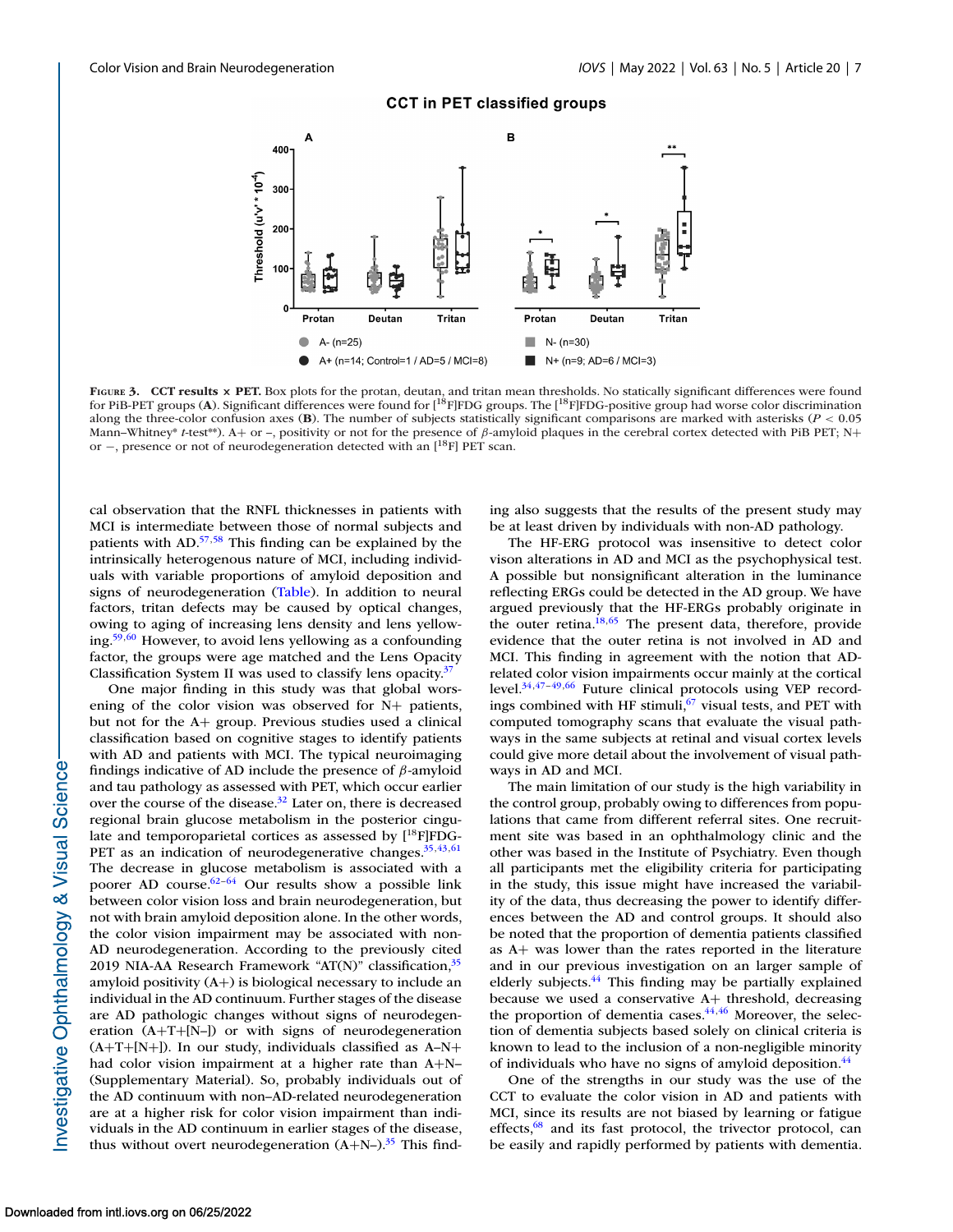<span id="page-7-0"></span>

Also, we increase the response time from 5 to 10 seconds and we adopted verbal response instead the input device normally used to indicate the Landolt C gap position. A second strength was the use of amyloid and neurodegeneration biomarkers measured with PET.

Finally, prospective studies following patients with MCI with blue–yellow alterations and A+N+ individuals classified with PiB and  $[$ <sup>18</sup>F $]$ FDG-PET scans are warranted to explore whether these alterations could be a tool to identify susceptibility for AD development*.*

# **CONCLUSIONS**

In our study, we observed that patients clinically classified as have elevated color sensitivity thresholds along the protan, deutan, and tritan axes, whereas patients with MCI displayed larger thresholds along the tritan axis. The three-color confusion axes are affected in groups with signs of neurodegeneration (N+), but not with cortical amyloid deposition alone. Also, alterations along the deutan and tritan axes were associated with worse performance in neuropsychological tests. HF-ERG, which mainly evaluates responses from outer and middle retina (cones and cone bipolar cells), was preserved in patients with AD and patients with MCI for both the luminance and the cone-opponent channels. The CCT is a noninvasive tool that may be considered for progression monitoring of AD and MCI. The color vision changes are associated with neurodegeneration despite the clinical classification in MCI and AD.

## *Acknowledgments*

The authors thank Ricardo Nitrini, Sonia Brucki, and Orestes V. Forlenza for referring patients with AD and patients with MCI from HC-FMUSP to be included in the study, and Fabio Luiz de Souza Duran for his assistance in the preprocessing of PET data.

Disclosure: **K.S.M. Vidal,** None; **D. Decleva,** None; **M.T.S. Barboni,** None; **B.V. Nagy,** None; **P.A.H. de Menezes,** None; **A. Aher,** None; **A.M. Coutinho,** None; **P. Squarzoni,** None; **D. de Paula Faria,** None; **F.L. de Souza Duran,** None; **C.A. Buchpiguel,** None; **J. Kremers,** None; **G.B. Filho,** None; **D.F. Ventura,** None

#### *References*

- 1. Price JL, Morris JC. Tangles and plaques in nondemented aging and "preclinical" Alzheimer's disease. *Ann Neurol*. [1999;45\(3\):358–368, doi:10.1002/1531-8249\(199903\)45:](http://doi.org/10.1002/1531-8249(199903)45:310358::AID-ANA12103.0.CO;2-X) 3\358::AID-ANA12\3.0.CO;2-X.
- 2. Tzekov R, Mullan M. Vision function abnormalities in Alzheimer disease. *Surv Ophthalmol*. 2014;59(4):414–433, doi[:10.1016/j.survophthal.2013.10.002.](http://doi.org/10.1016/j.survophthal.2013.10.002)
- 3. Parra MA, Baez S, Allegri R, et al. Dementia in Latin America. *Neurology*[. 2018;90\(5\):222–231, doi:10.1212/WNL.](http://doi.org/10.1212/WNL.0000000000004897) 0000000000004897.
- 4. Ferretti C, Sarti FM, Nitrini R, Ferreira FF, Brucki SMD. An assessment of direct and indirect costs of dementia in Brazil. *PLoS One*[. 2018;13\(3\):e0193209, doi:10.1371/journal.pone.](http://doi.org/10.1371/journal.pone.0193209) 0193209.
- 5. Lorena Chaves M, Luiza Camozzato A, Godinho C, Piazenski I, Kaye J. Incidence of mild cognitive impairment and Alzheimer disease in southern Brazil. *J Geriatr Psychiatry Neurol*[. 2009;22\(3\):181–187, doi:10.1177/](http://doi.org/10.1177/0891988709332942) 0891988709332942.
- 6. Thomson KL, Yeo JM, Waddell B, Cameron JR, Pal S. A systematic review and meta-analysis of retinal nerve fiber

layer change in dementia, using optical coherence tomography. *Alzheimer's Dement Diagnosis Assess Dis Monit*. 2015;1(2):136–143, doi[:10.1016/j.dadm.2015.03.001.](http://doi.org/10.1016/j.dadm.2015.03.001)

- 7. Moschos M, Markopoulos I, Chatziralli I, et al. Structural and functional impairment of the retina and optic nerve in Alzheimer's disease. *Curr Alzheimer Res*. 2012;9(7):782–788, doi[:10.2174/156720512802455340.](http://doi.org/10.2174/156720512802455340)
- 8. Javaid FZ, Brenton J, Guo L, Cordeiro MF. Visual and ocular manifestations of Alzheimer's disease and their use as biomarkers for diagnosis and progression. *Front Neurol*. 2016;7:55, doi[:10.3389/fneur.2016.00055.](http://doi.org/10.3389/fneur.2016.00055)
- 9. Lim JKH, Li Q-X, He Z, et al. The eye as a biomarker for Alzheimer's disease. *Front Neurosci*. 2016;10:536, doi:10. [3389/fnins.2016.00536.](http://doi.org/10.3389/fnins.2016.00536)
- 10. La Morgia C, Ross-Cisneros FN, Sadun AA, Carelli V. Retinal ganglion cells and circadian rhythms in Alzheimer's disease, Parkinson's disease, and beyond. *Front Neurol*. 2017;8:162, doi[:10.3389/fneur.2017.00162.](http://doi.org/10.3389/fneur.2017.00162)
- 11. Bento-Torres NVO, Rodrigues AR, Côrtes MIT, Bonci DM de O, Ventura DF, Silveira LC de L. Psychophysical evaluation of congenital colour vision deficiency: discrimination between protans and deutans using Mollon-Reffin's ellipses and the Farnsworth-Munsell 100-hue test. *PLoS One*. 2016;11(4):e0152214, doi[:10.1371/journal.pone.0152214.](http://doi.org/10.1371/journal.pone.0152214)
- 12. Parisi V, Restuccia R, Fattapposta F, Mina C, Bucci MG, Pierelli F. Morphological and functional retinal impairment in Alzheimer's disease patients. *Clin Neurophysiol*[. 2001;112\(10\):1860–1867, doi:10.1016/S1388-2457\(01\)](http://doi.org/10.1016/S1388-2457(01)00620-4) 00620-4.
- 13. Berisha F, Feke GT, Trempe CL, McMeel JW, Schepens CL. Retinal abnormalities in early Alzheimer's disease. *Investig Ophthalmol Vis Sci*[. 2007;48\(5\):2285, doi:10.1167/iovs.](http://doi.org/10.1167/iovs.06-1029) 06-1029.
- 14. Hinton DR, Sadun AA, Blanks JC, Miller CA. Opticnerve degeneration in Alzheimer's disease. *N Engl J Med*. 1986;315(8):485–487, doi[:10.1056/NEJM198608213150804.](http://doi.org/10.1056/NEJM198608213150804)
- 15. Sadun AA, Bassi CJ. Optic nerve damage in Alzheimer's disease. *Ophthalmology*[. 1990;97\(1\):9–17, doi:10.1016/](http://doi.org/10.1016/S0161-6420(90)32621-0) S0161-6420(90)32621-0.
- 16. Prager TC, Schweitzer FC, Peacock LW, Garcia CA. The effect of optical defocus on the pattern electroretinogram in normal subjects and patients with Alzheimer's disease. *Am J Ophthalmol*[. 1993;116\(3\):363–369, doi:10.](http://doi.org/10.1016/S0002-9394(14)71355-8) 1016/S0002-9394(14)71355-8.
- 17. Parry NRA, Murray IJ, Panorgias A, McKeefry DJ, Lee BB, Kremers J. Simultaneous chromatic and luminance human electroretinogram responses. *J Physiol*. 2012;590(13):3141– 3154, doi[:10.1113/jphysiol.2011.226951.](http://doi.org/10.1113/jphysiol.2011.226951)
- 18. Kremers J, Rodrigues AR, de Lima Silveira LC, da Silva Filho M. Flicker ERGs representing chromaticity and luminance signals. *[Investig Ophthalmol Vis Sci](http://doi.org/10.1167/iovs.09-3899)*. 2010;51(1):577, doi:10. 1167/iovs.09-3899.
- 19. Regan BC, Reffin JP, Mollon JD. Luminance noise and the rapid determination of discrimination ellipses in colour deficiency. *Vision Res*[. 1994;34\(10\):1279–1299, doi:10.1016/](http://doi.org/10.1016/0042-6989(94)90203-8) 0042-6989(94)90203-8.
- 20. Mollon JD, Reffin JP. A computer-controlled color-vision test that combines the principles of Chibret and of Stilling. *J Physiol*. 1989;414:P5.
- 21. Ventura DF, Simões AL, Tomaz S, et al. Colour vision and contrast sensitivity losses of mercury intoxicated industry workers in Brazil. *Environ Toxicol Pharmacol*. 2005;19(3):523–529, doi[:10.1016/j.etap.2004.12.016.](http://doi.org/10.1016/j.etap.2004.12.016)
- 22. Feitosa-Santana C, Barboni MTS, Oiwa NN, et al. Irreversible color vision losses in patients with chronic mercury vapor intoxication. *Vis Neurosci*[. 2008;25\(3\):487–491, doi:10.1017/](http://doi.org/10.1017/S0952523808080590) S0952523808080590.
- 23. Ventura DF, Costa MF, Gualtieri M, Nishi M, Bernick M, Bonci D, De Souza JM. Early vision loss in diabetic patients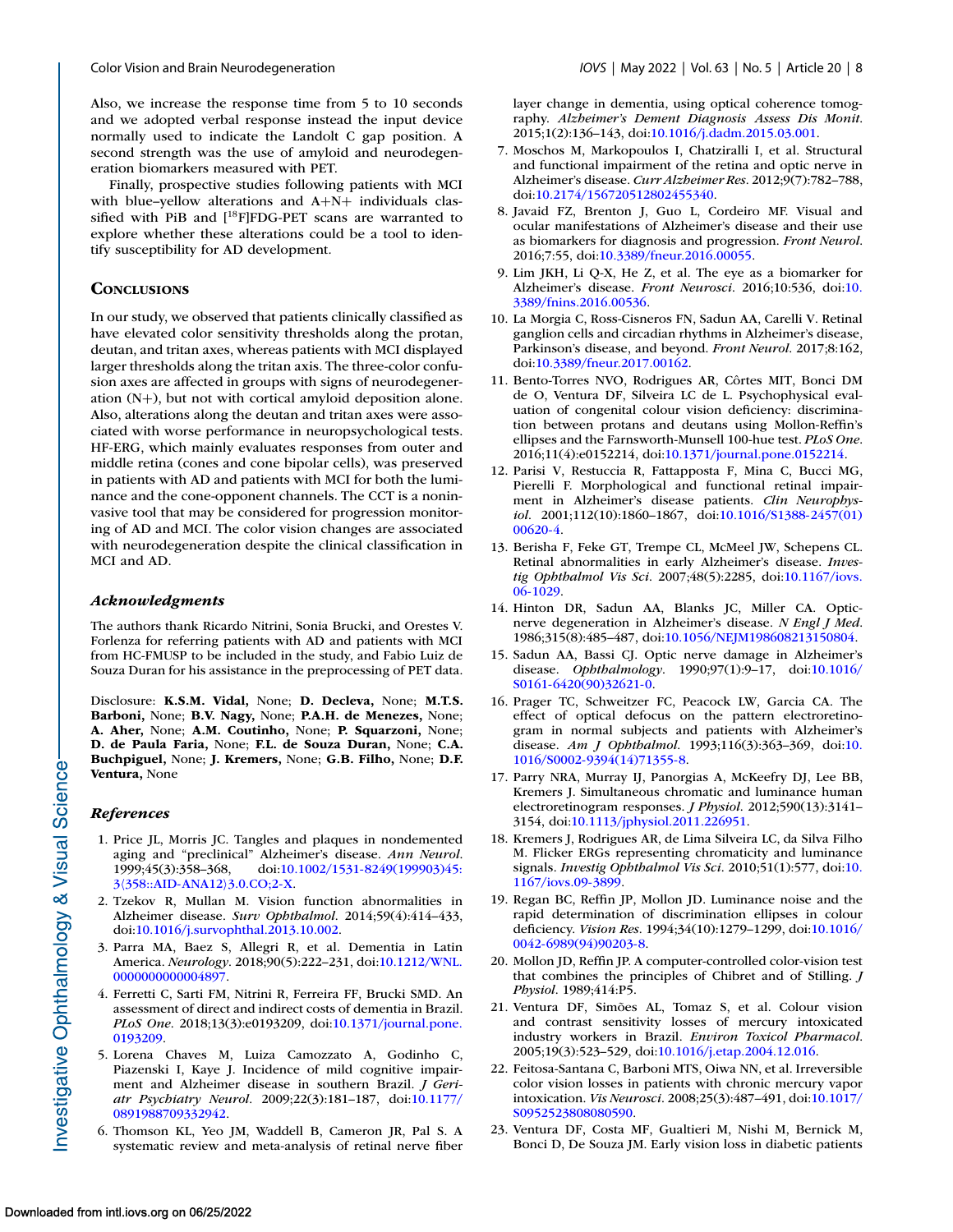<span id="page-8-0"></span>assessed by the Cambridge Colour Test. In: *Normal and Defective Colour Vision.* Oxford University Press; 2003:395– 403, doi[:10.1093/acprof:oso/9780198525301.003.0042.](https://doi.org/10.1093/acprof:oso/9780198525301.003.0042)

- 24. Feitosa-Santana C, Paramei G V., Nishi M, Gualtieri M, Costa MF, Ventura DF. Color vision impairment in type 2 diabetes assessed by the D-15d test and the Cambridge colour test. *Ophthalmic Physiol Opt*[. 2010;30\(5\):717–723, doi:10.1111/j.](http://doi.org/10.1111/j.1475-1313.2010.00776.x) 1475-1313.2010.00776.x.
- 25. Costa MF, Oliveira AGF, Feitosa-Santana C, Zatz M, Ventura DF. Red-green color vision impairment in Duchenne muscular dystrophy. *Am J Hum Genet*. 2007;80(6):1064–1075, doi[:10.1086/518127.](http://doi.org/10.1086/518127)
- 26. Ventura DF, Gualtieri M, Oliveira AGF, et al. Male prevalence of acquired color vision defects in asymptomatic carriers of Leber's hereditary optic neuropathy. *Investig Ophthalmol Vis Sci*. 2007;48(5):2362, doi[:10.1167/iovs.06-0331.](http://doi.org/10.1167/iovs.06-0331)
- 27. Moura AL de A, Teixeira RAA, Oiwa NN, et al. Chromatic discrimination losses in multiple sclerosis patients with and without optic neuritis using the Cambridge colour test. *Vis Neurosci*[. 2008;25\(3\):463–468, doi:10.1017/](http://doi.org/10.1017/S0952523808080437) S0952523808080437.
- 28. Zachi EC, Costa TL, Barboni MTS, Costa MF, Bonci DMO, Ventura DF. Color vision losses in autism spectrum disorders. *Front Psychol*[. 2017;8\(JUN\):1127, doi:10.3389/fpsyg.](http://doi.org/10.3389/fpsyg.2017.01127) 2017.01127.
- 29. Castelo-Branco M, Faria P, Forjaz V, Kozak LR, Azevedo H. Simultaneous comparison of relative damage to chromatic pathways in ocular hypertension and glaucoma: correlation with clinical measures. *Investig Ophthalmol Vis Sci*. 2004;45(2):499, doi[:10.1167/iovs.03-0815.](http://doi.org/10.1167/iovs.03-0815)
- 30. Duque-Chica GL, Gracitelli CPB, Moura ALA, et al. Inner and outer retinal contributions to pupillary light response: correlation to functional and morphologic parameters in glaucoma. *J Glaucoma*[. 2018;27\(8\):723–732, doi:10.1097/](http://doi.org/10.1097/IJG.0000000000001003) IJG.0000000000001003.
- 31. Barbur JL, Harlow AJ, Plant GT. Insights into the different exploits of colour in the visual cortex. *Proc R Soc London Ser B Biol Sci*[. 1994;258\(1353\):327–334, doi:10.1098/rspb.1994.](http://doi.org/10.1098/rspb.1994.0181) 0181.
- 32. Gaska J, Winterbottom M, van Atta A. *Operational Based Vision Assessment Cone Contrast Test: Description and Operation.* 2016, doi[:10.21236/ADA635957.](https://doi.org/10.21236/ADA635957)
- 33. Matsumoto R, Saishin Y, Ohji M. Evaluation of acquired color vision deficiency in retinal vein occlusion using the Rabin cone contrast test. *Graefe's Arch Clin Exp Ophthalmol*[. 2021;259\(10\):2961–2966, doi:10.1007/s00417-021-](http://doi.org/10.1007/s00417-021-05171-7) 05171-7.
- 34. Salamone G, Di Lorenzo C, Mosti S, et al. Color discrimination performance in patients with Alzheimer's disease. *[Dement Geriatr Cogn Disord](http://doi.org/10.1159/000218366)*. 2009;27(6):501–507, doi:10. 1159/000218366.
- 35. Jack CR, Bennett DA, Blennow K, et al. NIA-AA research framework: toward a biological definition of Alzheimer's disease. *Alzheimer's Dement*[. 2018;14\(4\):535–562, doi:10.](http://doi.org/10.1016/j.jalz.2018.02.018) 1016/j.jalz.2018.02.018.
- 36. McKhann GM, Knopman DS, Chertkow H, et al. The diagnosis of dementia due to Alzheimer's disease: recommendations from the National Institute on Aging-Alzheimer's Association workgroups on diagnostic guidelines for Alzheimer's disease. *Alzheimer's Dement*[. 2011;7\(3\):263–269, doi:10.](http://doi.org/10.1016/j.jalz.2011.03.005) 1016/j.jalz.2011.03.005.
- 37. Chylack LT, Wolfe JK, Singer DM, et al. The Lens Opacities Classification System III. *Arch Ophthalmol*. 1993;111(6):831, doi[:10.1001/archopht.1993.01090060119035.](http://doi.org/10.1001/archopht.1993.01090060119035)
- 38. Barboni MTS, Pangeni G, Ventura DF, Horn F, Kremers J. Heterochromatic flicker electroretinograms reflecting luminance and cone opponent activity in glaucoma patients. *Investig Ophthalmol Vis Sci*[. 2011;52\(9\):6757, doi:10.1167/](http://doi.org/10.1167/iovs.11-7538) iovs.11-7538.
- 39. Malloy-Diniz LF, Lasmar VAP, Gazinelli LDSR, Fuentes D, Salgado JV. The Rey Auditory-Verbal Learning Test: applicability for the Brazilian elderly population. *Rev Bras Psiquiatr*. 2007;29(4):324–329, doi[:10.1590/S1516-44462006005000053.](http://doi.org/10.1590/S1516-44462006005000053)
- 40. Ivnik RJ, Malec JF, Tangalos EG, Petersen RC, et al. The Auditory-Verbal Learning Test (AVLT): norms for ages 55 years and older. *Psychol Assess*[. 1990;2\(3\):304–312, doi:10.](http://doi.org/10.1037/1040-3590.2.3.304) 1037/1040-3590.2.3.304.
- 41. Folstein MF, Folstein SE, McHugh PR. "Mini-mental state": a practical method for grading the cognitive state of patients for the clinician. *J Psychiatr Res*. 1975;12(3):189–198, doi:10. [1016/0022-3956\(75\)90026-6.](http://doi.org/10.1016/0022-3956(75)90026-6)
- 42. Squarzoni P, Faria DDP, Yassuda MS, et al. Relationship between PET-assessed amyloid burden and visual and verbal episodic memory performance in elderly subjects. *J Alzheimer's Dis*[. 2020;78\(1\):229–244, doi:10.](http://doi.org/10.3233/JAD-200758) 3233/JAD-200758.
- 43. Klunk WE, Koeppe RA, Price JC, et al. The Centiloid Project: standardizing quantitative amyloid plaque estimation by PET. *Alzheimer's Dement*[. 2015;11\(1\):1–15.e4, doi:10.1016/](http://doi.org/10.1016/j.jalz.2014.07.003) j.jalz.2014.07.003.
- 44. Coutinho AM, Busatto GF, de Gobbi Porto FH, et al. Brain PET amyloid and neurodegeneration biomarkers in the context of the 2018 NIA-AA research framework: an individual approach exploring clinical-biomarker mismatches and sociodemographic parameters. *Eur J Nucl Med Mol Imaging*[. 2020;47\(11\):2666–2680, doi:10.1007/s00259-020-](http://doi.org/10.1007/s00259-020-04714-0) 04714-0.
- 45. Faria D de P, Duran FL, Squarzoni P, et al. Topography of 11C-Pittsburgh compound B uptake in Alzheimer's disease: a voxel-based investigation of cortical and white matter regions. *Brazilian J Psychiatry*. 2019;41(2):101–111, doi[:10.1590/1516-4446-2017-0002.](http://doi.org/10.1590/1516-4446-2017-0002)
- 46. Busatto Filho G, Duran FL de S, Squarzoni P, et al. Hippocampal subregional volume changes in elders classified using positron emission tomography-based Alzheimer's biomarkers of  $\beta$ -amyloid deposition and neurodegeneration. *J Neurosci Res*[. 2021;99\(2\):481–501, doi:10.1002/jnr.](http://doi.org/10.1002/jnr.24739) 24739.
- 47. Rizzo M. Vision and cognition in Alzheimer's disease. Neuropsychologia. 2000;38(8):1157-1169, disease. *Neuropsychologia*. 2000;38(8):1157–1169, doi[:10.1016/S0028-3932\(00\)00023-3.](http://doi.org/10.1016/S0028-3932(00)00023-3)
- 48. Cronin-Golomb A, Sugiura R, Corkin S, Growdon JH. Incomplete achromatopsia in Alzheimer's disease. *Neurobiol Aging*[. 1993;14\(5\):471–477, doi:10.1016/0197-4580\(93\)](http://doi.org/10.1016/0197-4580(93)90105-K) 90105-K.
- 49. Pache M, Smeets CHW, Gasio PF, et al. Colour vision deficiencies in Alzheimer's disease. *Age Ageing*. 2003;32(4):422– [426. Accessed October 23, 2017.](http://www.ncbi.nlm.nih.gov/pubmed/12851187) http://www.ncbi.nlm.nih. gov/pubmed/12851187.
- 50. Bassi CJ, Solomon K, Young D. Vision in aging and dementia. *Optom Vis Sci*. 1993;70(10):809–813. Accessed October 23, 2017. [http://www.ncbi.nlm.nih.gov/pubmed/8247482.](http://www.ncbi.nlm.nih.gov/pubmed/8247482)
- 51. Massoud F, Chertkow H, Whitehead V, Overbury O, Bergman H. Word-reading thresholds in Alzheimer disease and mild memory loss: a pilot study. *Alzheimer Dis Assoc Disord*[. 2002;16\(1\):31–39. Accessed October 23, 2017.](http://www.ncbi.nlm.nih.gov/pubmed/11882747) http: //www.ncbi.nlm.nih.gov/pubmed/11882747.
- 52. Wijk H, Berg S, Bergman B, Hanson AB, Sivik L, Steen B. Colour perception among the very elderly related to visual and cognitive function. *Scand J Caring Sci*. 2002;16(1):91– 102, doi[:10.1046/j.1471-6712.2002.00063.x.](http://doi.org/10.1046/j.1471-6712.2002.00063.x)
- 53. Polo V, Rodrigo MJ, Garcia-Martin E, et al. Visual dysfunction and its correlation with retinal changes in patients with Alzheimer's disease. *Eye*[. 2017;31\(7\):1034–1041, doi:10.](http://doi.org/10.1038/eye.2017.23) 1038/eye.2017.23.
- 54. Unger RH, Flanigan PM, Khosravi M, Leverenz JB, Tousi B. Clinical and imaging characteristics associated with color

Investigative Ophthalmology & Visual Science